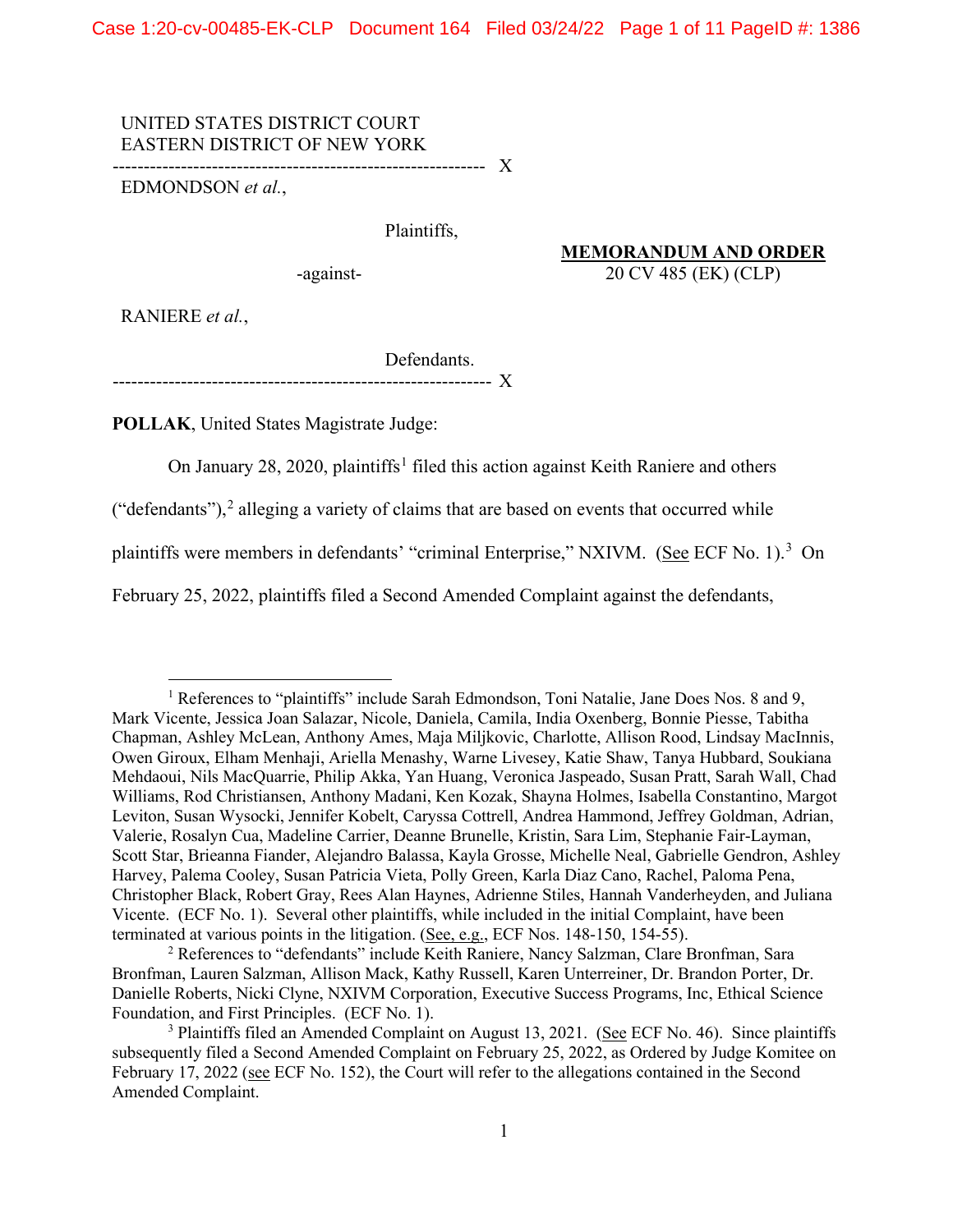asserting sixteen separate counts, including sex and human trafficking, forced labor, peonage, malicious abuse of legal process, conspiracy, "unauthorized human research," battery, intentional infliction of emotional distress, negligence, negligence *per se*, gross negligence, and failure to report rape or other sexual assaults, as well as claims under the Racketeer Influenced and Corrupt Organizations Act ("RICO"), 18 U.S.C. §§ 1962(d) and 1964(c). (See Sec. Am. Compl.<sup>4</sup>).

On October 29, 2021, plaintiffs filed a letter motion seeking leave to take discovery prior to a Rule 26(f) conference. (See Mot.<sup>5</sup> at 1). Specifically, plaintiffs seek permission to serve a Rule 45 subpoena on non-party Suneel Chakravorty, who is alleged to have nude photos of plaintiffs and other individuals that joined defendant NXIVM. (Id.) During a status conference on November 30, 2021, the Honorable Eric R. Komitee referred plaintiffs' motion to this Court, staying all other discovery pending resolution of defendants' anticipated motions to dismiss. (See ECF No. 120).

For the reasons set forth below, the motion to take discovery prior to the Rule 26(f) conference is granted with modifications as set forth below.

### FACTUAL BACKGROUND

As the Second Amended Complaint spans more than 200 pages and contains 936 paragraphs, this Court will only refer to the Counts and allegations that are pertinent to this motion. (See Sec. Am. Compl.).

Plaintiffs' claims "arise out of their involvement with NXIVM Corporation," which allegedly sold "personal improvement and professional development training programs." (Id. ¶¶

<sup>4</sup> Citations to "Sec. Am. Compl." refer to the Amended Complaint, filed Feb. 25, 2022, ECF No. 159.

<sup>&</sup>lt;sup>5</sup> Citations to "Mot." refer to plaintiffs' letter motion for a third-party subpoena prior to a Rule 26(f) conference, dated Oct. 29, 2021, ECF No. 100.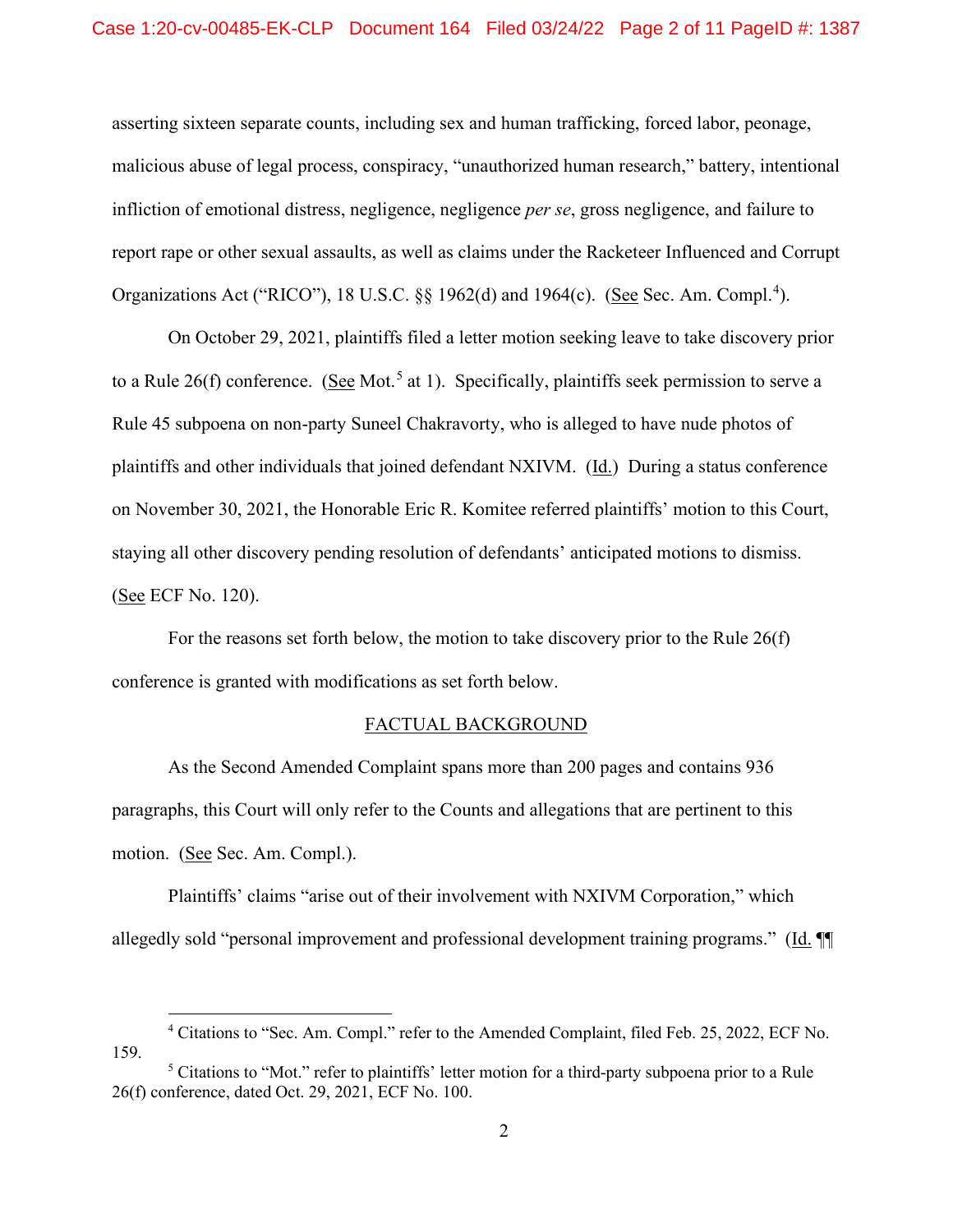1-2).<sup>6</sup> Plaintiffs allege that one such program was called "DOS," which was marketed as an "allfemale group" offering "one-on-one mentorship." (Id. ¶¶ 20-21). Plaintiffs allege that, in order to join and learn more about DOS, they were required at various times to provide evidence of their trustworthiness. This evidence, referred to as "collateral," included, among other things, nude photos or videos. (Id. ¶¶ 22-24, 102, 113, 124-25, 135, 144, 152, 160, 168, 176, 184-85, 191, 435, 581, 665, 713-14, 739, 744-45, 796-97). They were also required to provide such collateral every month that they were part of the group. (Id. ¶ 24). The collateral was used to ensure that DOS participants complied with the group leaders' demands; participants feared that if they did not comply, their collateral would be released to the public. (Id. ¶¶ 23, 30-31, 125-26, 135, 137, 718, 745, 799).

The allegations most relevant to the issues raised in this motion are plaintiff Camila's claim that defendant Keith Raniere took "lewd, pornographic photographs" of her beginning when she was 15 years old and that he later demanded that she begin providing collateral. (Id.  $\P$ 86, 581). The Complaint alleges that the nude photographs taken as collateral, including those at issue on this motion, were used to coerce plaintiffs as part of their membership in defendants' organization, NXIVM. (See id. ¶ 799 (alleging "collateral" used as part of sex trafficking)). Plaintiffs Edmondson, Jaspeado, and Pena, among others, also allege that, at various points, they requested that their collateral be returned, but those requests were denied. (Id. ¶¶ 105, 145, 154, 162, 178, 185, 436). Plaintiffs allege that defendants Clare Bronfman and Keith Raniere

https://www.nytimes.com/2020/10/27/nyregion/nxivm-cult-keith-raniere-sentenced.html.

<sup>&</sup>lt;sup>6</sup> NXIVM is no longer operational, as its founder and creator, defendant Raniere, was found guilty of sex trafficking, racketeering, and possession of child pornography, among other charges, and subsequently sentenced to 120 years in prison. See United States v. Raniere, No. 18 CR 204, ECF No. 733 (E.D.N.Y. June 19, 2019); Nicole Hong & Sean Piccoli, Keith Raniere, Leader of Nxivm Sex Cult, Is Sentenced to 120 Years in Prison, N.Y. TIMES (Oct. 27, 2021),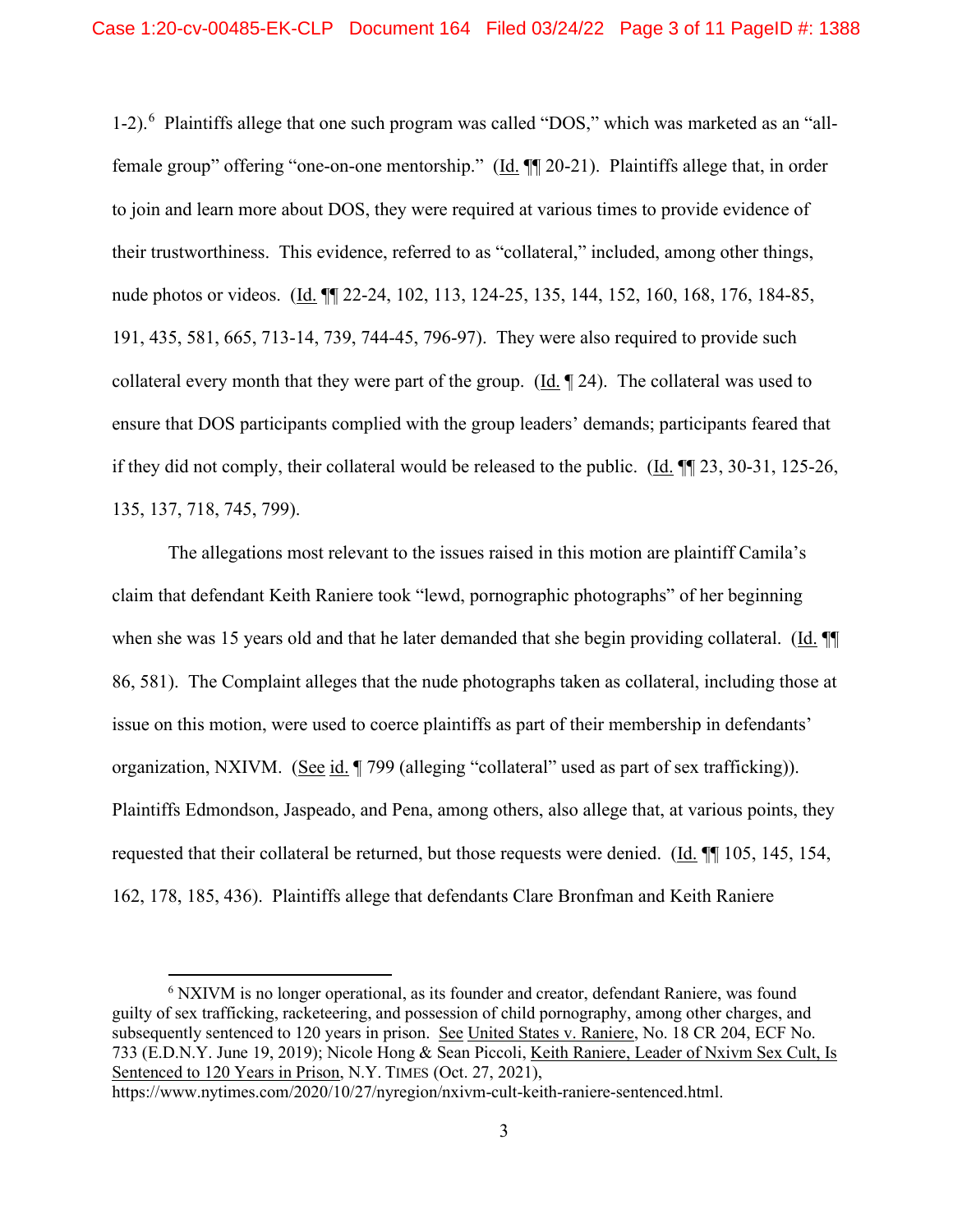received these "desperate pleas for the return" of the collateral. ( $\underline{Id}$ .  $\P$  665). Plaintiffs further cite to defendants Lauren Salzman's and Allison Mack's guilty pleas, in which they state that they received collateral. (Id. ¶¶ 764, 766).

In the pending motion filed by plaintiffs requesting the issuance of a non-party subpoena, plaintiffs seek to compel Mr. Chakravorty, who is alleged to be "a former NXIVM member and associate of Defendant Raniere," to produce certain photographs that he has obtained of plaintiff Camila. (Mot. at 1). Plaintiffs assert that Chakravorty has gained access to, and has shared, some of the aforementioned collateral, specifically that of plaintiff Camila.<sup>7</sup> ( $\underline{Id}$  at 2). As the basis for their motion, plaintiffs state that they were "recently informed that Mr. Chakravorty shared these images" with others. (Id.) They note that they do not know how he obtained these images, nor are they aware of whether he has access to other collateral but speculate that he might have access because he resides with defendant Nicole Clyne, another former member of NXIVM. (Id.) Plaintiffs represent that the photographs at issue in this motion are not the photographs of Camila that were taken when she was a child, although those photographs are the subject of claims against defendant Raniere. (Sec. Am. Compl. ¶¶ 891, 900 (alleging, *inter alia*, violations of the New York Child Victims Act, N.Y. C.P.L.R. § 214-g against defendant Raniere for "possessing visual depictions of a minor engaging in sexually explicit conduct")). Instead, plaintiffs state that the photographs of concern are those taken of Camila "when she was an adult" for use as collateral. (Mot. at 2).

 $<sup>7</sup>$  Although plaintiffs acknowledge that there was a motion before the Honorable District Judge</sup> Nicholas G. Garaufis regarding the underage photos of plaintiff Camila that were evidence in Raniere's criminal trial, plaintiffs state that they instead seek the "nude images of Camila taken when she was an adult" which were used as collateral. (Mot. at 2; see United States v. Raniere, No. 18 CR 204, Electronic Order, dated Oct. 14, 2021). Plaintiffs assert that these images are not the subject of the motion that was before Judge Garaufis. (Mot. at 2).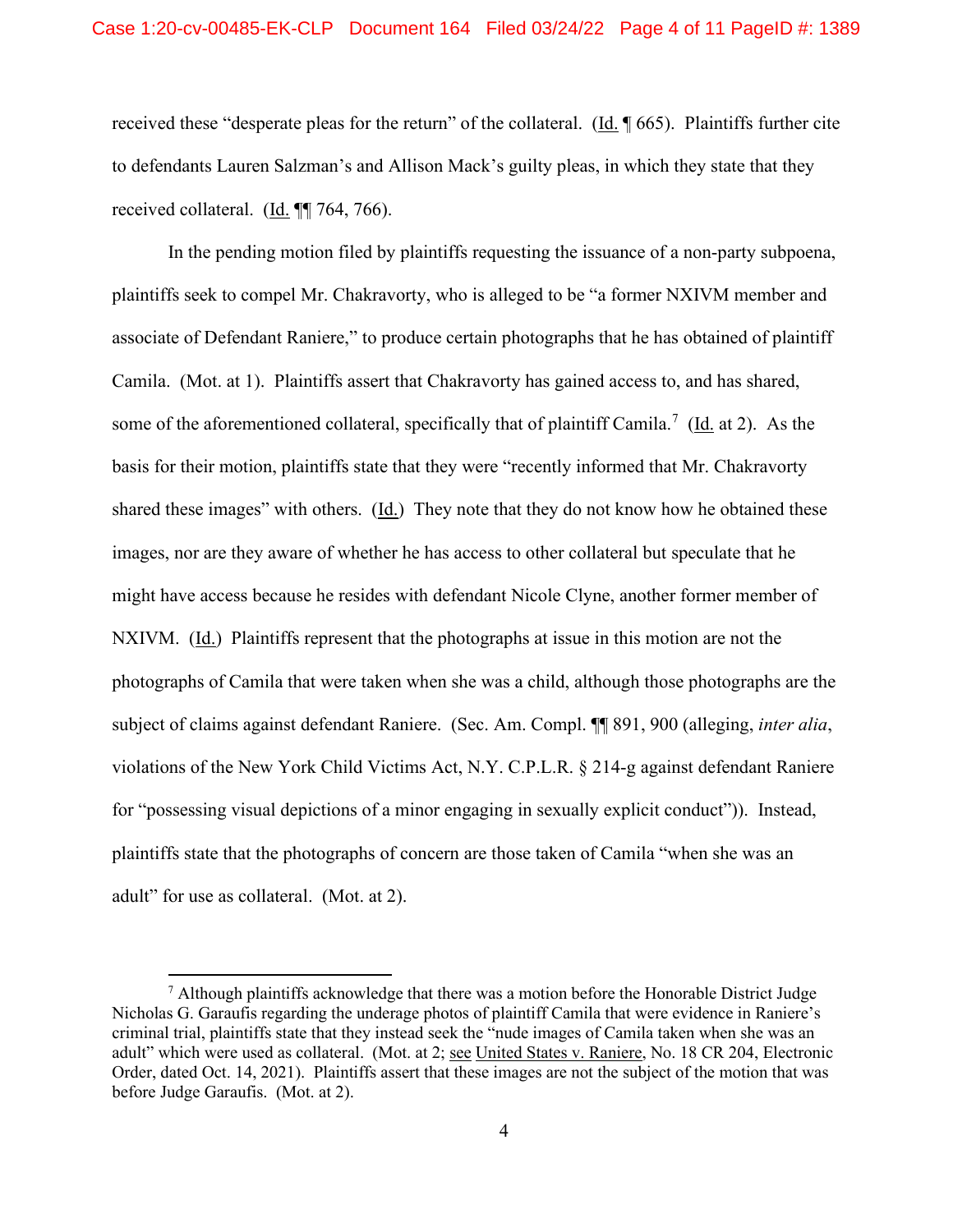Plaintiffs argue that these photographs and other collateral are "significant evidence in this action" and "the mere possibility of its dissemination is a continual source of anxiety and trauma for all DOS" participants. (Id.) Plaintiffs contend that, without the subpoena, there is a "high risk that [the photographs] . . . may be transferred to others or destroyed." (Id. at 2). Further, they argue that "the proposed discovery may provide a basis for injunctive relief regarding the storage, safeguarding and ultimate disposition of this highly sensitive material."  $(\underline{Id.})$ 

Plaintiffs seek an Order authorizing plaintiffs to issue a subpoena demanding:

- a. Copies of all images of Camila and "any other woman" who was ever a member of DOS that are within Mr. Chakravorty's possession, custody or control;
- b. A bit-for-bit copy of any computer or storage device within Mr. Chakravorty's possession, custody, or control that contains or ever contained these images;
- c. Identification of cloud storage services for the same;
- d. Every communication concerning the images;

They also seek an Order requiring Chakravorty to provide a sworn affidavit identifying:

- e. The individuals he showed, transmitted, or transferred the images to, as well as the means of transmission;
- f. The individuals who showed, transmitted, or transferred the images to him, as well as the means of transmission;
- g. Every individual who he knows or has reason to believe has the images in their possession, custody, or control, and identifying the location and media storage device.

(Id. at 3). Plaintiffs also request that access to the aforementioned discovery be restricted to plaintiffs and Mr. Chakravorty until a protective Order is issued.<sup>8</sup> (Id.)

<sup>&</sup>lt;sup>8</sup> The Court notes that a Protective Order was issued in the criminal case. (See United States v. Raniere, No. 18 CR 204, ECF Nos. 39, 85, 990, 1001, 1060). The Protective Order prevents "Victim Discovery Material," which includes "photographs and videos of victims, letters and videos that alleged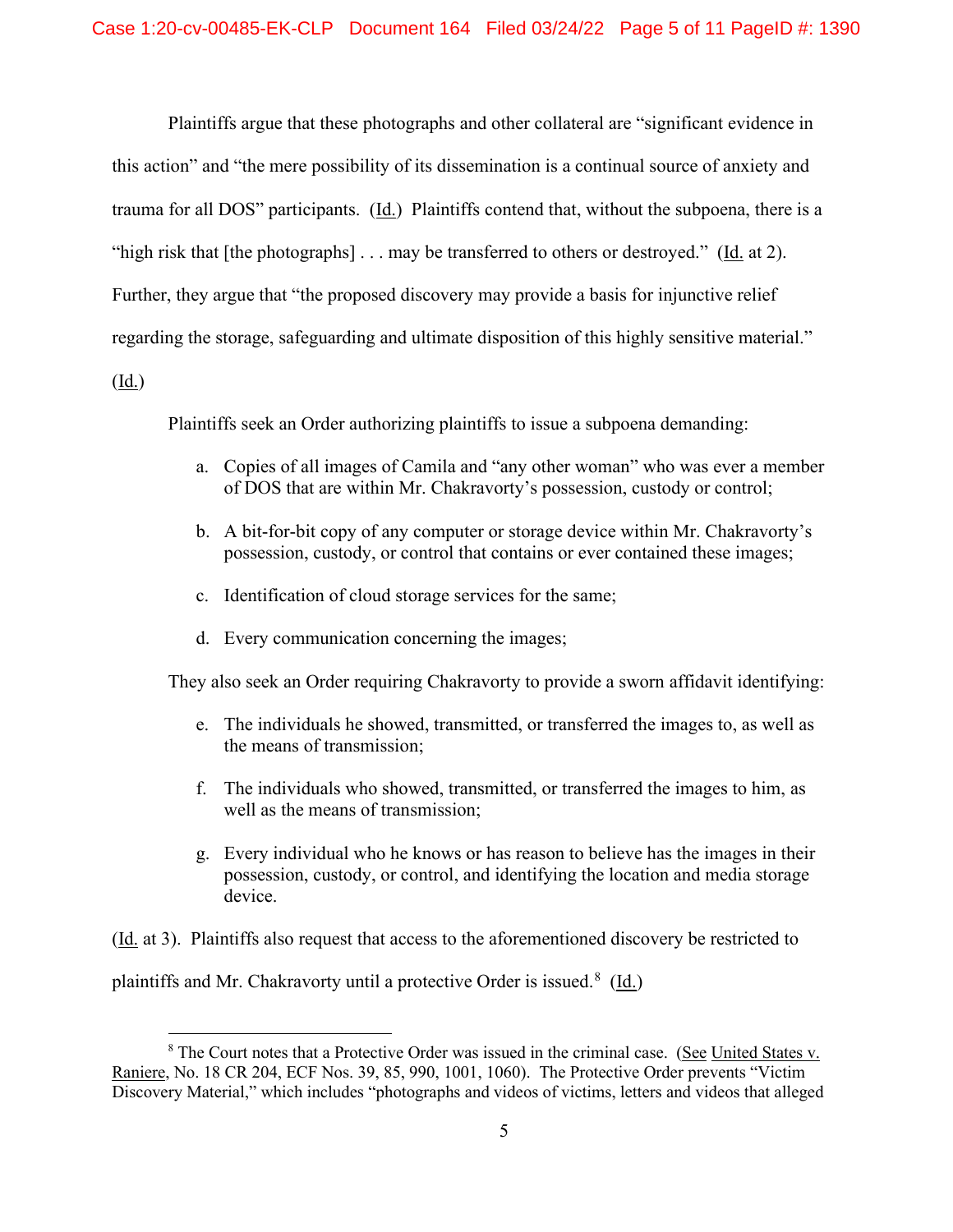On October 30, 2021, Mr. Chakravorty sent a notarized letter to Judge Komitee in response to plaintiffs' motion. (See Chakravorty Ltr.<sup>9</sup>).<sup>10</sup> He asserts that he does "possess redacted nude photos [where the breasts and genitals are blurred] of a 27-year-old Camila, taken in 2017," but states that the unredacted versions, or versions in which Camila's breasts and genitals are visible, which he does not have, "were not collateral." (Id. at 1). He states that the photo is to be used as evidence in defendant Raniere's criminal trial but, according to Mr. Chakravorty, are "not to be otherwise disseminated." (Id.) Additionally, he argues that he does not possess, nor has he ever had, "any hard drive, or copy thereof, from the criminal case." (Id.) Lastly, he notes that he would be happy to provide the redacted photos to the Court, *ex parte* or under seal. (Id.)

While there are numerous defendants in this case, only defendant Clare Bronfman filed a response to plaintiffs' request for a subpoena.<sup>11</sup> (See C. Bronfman Resp.<sup>12</sup>). Defendant Bronfman asserts that the material sought is not relevant, plaintiffs have not shown "good cause" as required before a party can seek discovery prior to a Rule 26(f) conference, and that plaintiffs' request is "largely based on rumor and speculation." (Id.) Bronfman also notes that plaintiffs

victims provided as 'collateral,'" from being used for any purpose other than "preparing and defending" the criminal case. (See ECF No. 1060, ¶¶ 1, 4). The Court has not entered a protective Order at this time here, because the parties stated on February 25, 2022 that they plan to file a "stipulated comprehensive protective order governing the designation, handling and disclosure of confidential materials" after the decision on the motions to dismiss is rendered. (See ECF No. 160).

<sup>9</sup> Citations to "Chakravorty Ltr." refer to Mr. Chakravorty's letter, dated Oct. 30, 2021, filed Dec. 1, 2021, ECF No. 123.

 $10$  Mr. Chakravorty's letter raises several other issues regarding defendant Raniere's criminal trial which do not have any bearing on the present motion, including allegations that the FBI falsified data. (See Chakravorty Ltr. at 2-3).

 $11$  Although the Court notes that Bronfman's standing to contest the third-party subpoena is in question, see United States ex rel. Ortiz v. Mount Sinai Hosp., 169 F. Supp. 3d 538, 545 (S.D.N.Y. 2016), it finds some of Bronfman's reasoning relevant and therefore has addressed her arguments against issuance of the subpoena.

 $12$  Citations to "C. Bronfman Resp." refer to defendant Bronfman's letter in response to plaintiff's October 29, 2021 letter, dated Nov. 4, 2021, ECF No. 110.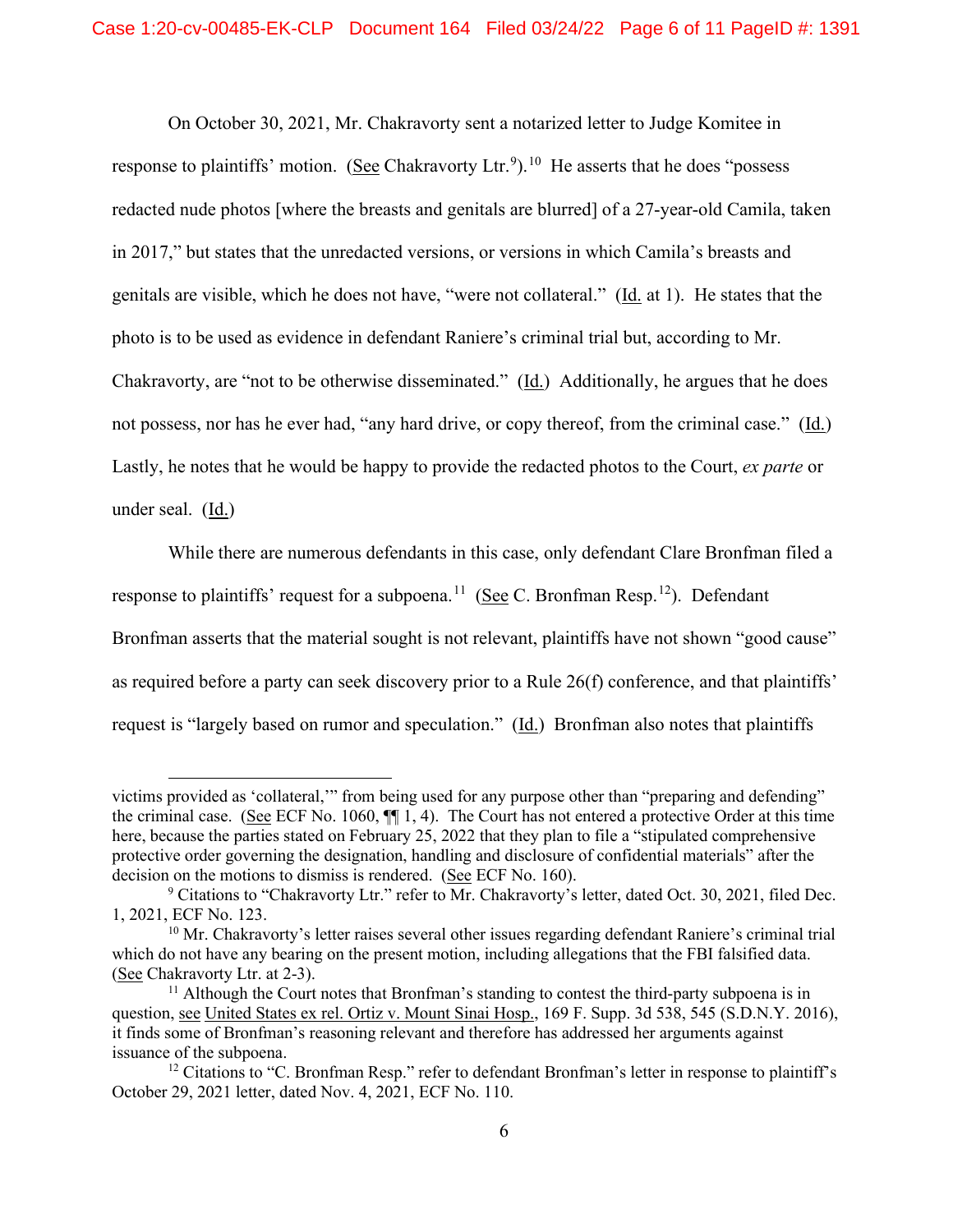appear to suggest that "the materials [they] seek have been in existence and known to [p]laintiffs for years—without broad dissemination or destruction." (Id.) Lastly, defendant argues that plaintiffs' request is not "reasonable under the circumstances," citing, in particular, plaintiffs' request that the discovery be provided only to plaintiffs. (Id. at 2).

#### DISCUSSION

#### **A. Pre-Conference Discovery Standard**

Under Federal Rule of Civil Procedure  $26(d)(1)$ , a party is precluded from seeking discovery from any source prior to a Rule 26(f) conference. However, the Federal Rules provide that a party may engage in discovery before the Rule 26(f) conference if authorized by a court order. Fed. R. Civ. P.  $26(d)(1)$ . When considering whether to grant a motion for expedited discovery prior to a Rule 26(f) conference, courts generally apply a "flexible standard of reasonableness and good cause." Digital Sin, Inc. v. John Does 1-176, 279 F.R.D. 239, 241 (S.D.N.Y. 2012) (quoting Ayyash v. Bank AL-Madina, 233 F.R.D. 325, 326-27 (S.D.N.Y. 2005)).

#### **B. Analysis**

Information sought pursuant to expedited discovery must lead to other defendants or be relevant to the claims at issue.<sup>13</sup> North Atl. Operating Co. v. Evergreen Distributors, LLC, 293

<sup>&</sup>lt;sup>13</sup> The Court notes that it has considered the breadth of plaintiff's request, as other courts have when assessing the reasonableness of expedited discovery requests. See New York by Schneiderman v. Griepp, No. 17 CV 3706, 2017 WL 3129764, at \*2 (E.D.N.Y. July 20, 2017) (granting expedited discovery where request "limited to documents that [p]laintiff intends to use at the preliminary injunction hearing"); Raza v. City of New York, 998 F. Supp. 2d 70, 74 (E.D.N.Y. 2013) (noting the "breadth" of the request when denying plaintiffs' motion for records relating to "all Muslim individuals and organizations, and relating to all non-Muslim individuals and organizations," if the surveillance of the non-Muslim individual or group was based on its "religious speech, beliefs, practices, and activities"). Although, plaintiffs' request is broad in that they seek copies of the collateral of "any other woman" who was a member of DOS, (Mot. at 3), Mr. Chakravorty represents that he possesses only one photograph that would potentially be responsive to plaintiff's request. (Chakravorty Ltr. at 1). Regardless of how much responsive information Mr. Chakravorty possesses, since the Court is Ordering that any responsive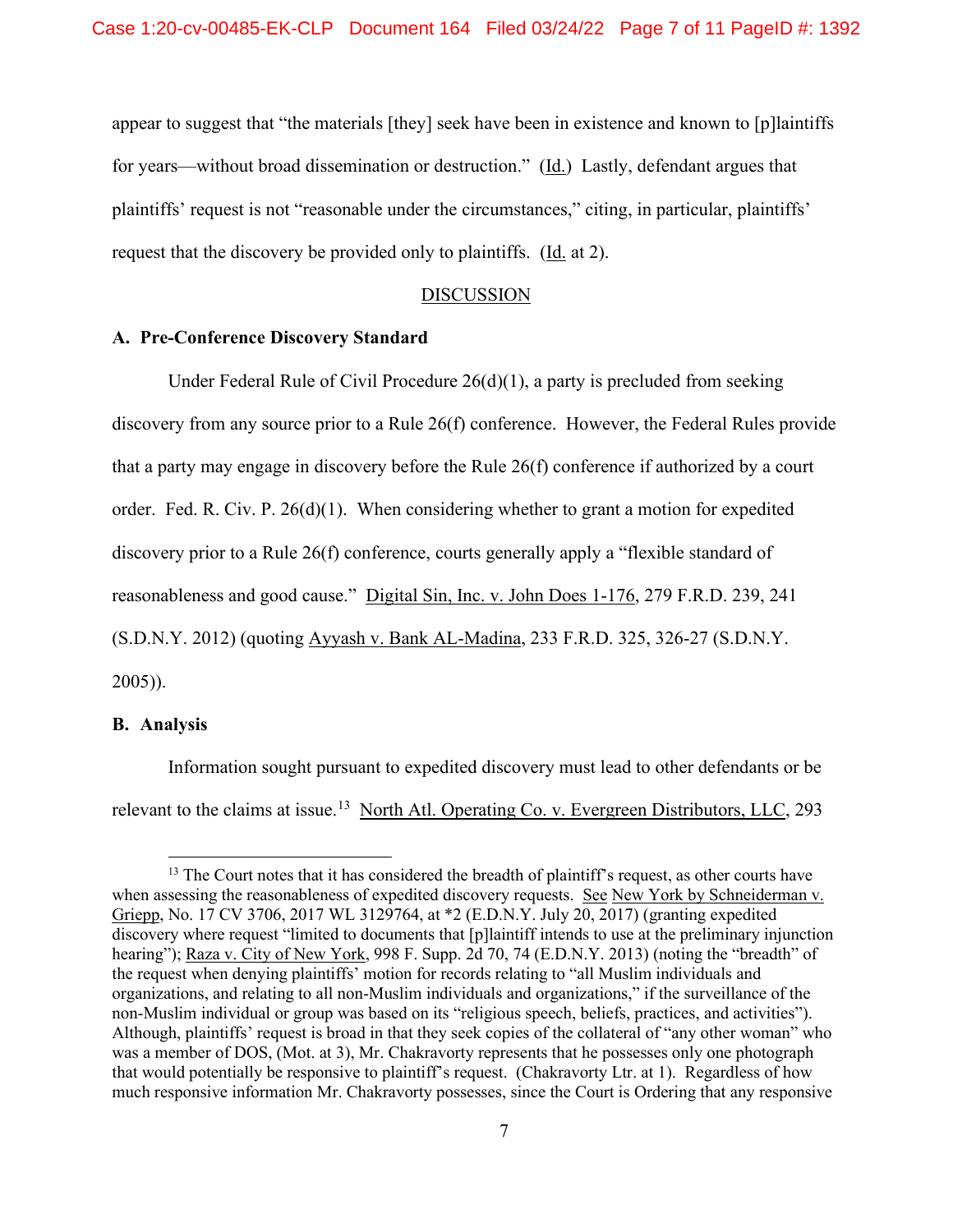F.R.D. 363, 366 (E.D.N.Y. 2013) (denying leave for expedited discovery from third party where only "vague reference" to information sought in complaint and "no evidence" that information would lead to discovery of other defendants). Plaintiffs essentially request two sets of information from Mr. Chakravorty: any photographs that could be considered collateral and information related to the distribution of the photographs. (Mot. at 3). Here, the claims dealing with the collateral are that the collateral was used as part of defendants' sex trafficking scheme. (See Sec. Am. Compl. ¶¶ 799, 891, 900, 928). Thus, any photographs that would be considered collateral would certainly be relevant to plaintiffs' claims insofar as they would provide support for plaintiffs' argument that the collateral "prevent[ed] victims and witnesses from reporting or cooperating in investigations into [d]efendants' sex trafficking." (See id. ¶ 799). Further, the information surrounding the transmission or receipt of any collateral possessed by Mr. Chakravorty would potentially lead to other defendants; if an individual is found to possess collateral, they may be implicated in defendants' alleged sex trafficking scheme and may be appropriate defendants in this action. It also does not appear that plaintiffs have any "alternate means of investigating the named individuals or entities" because they are seeking the identity of any individuals who were "shown, transferred or transmitted" any photographs Mr. Chakravorty possesses. (Mot. at 3). These reasons all weigh in favor of requiring Mr. Chakravorty to produce that information. See North Atl. Operating Co. v. Evergreen Distributors, LLC, 293 F.R.D. at 266.

Additionally, a plaintiff requesting expedited discovery must provide a "basis for the Court to reasonably conclude that [] the individual[s] . . . [plaintiffs] seek[] to subpoena have the

materials be produced to the Court for *in camera* review, the Court will be able to safeguard any individuals' rights, regardless of whether they are a party to this action.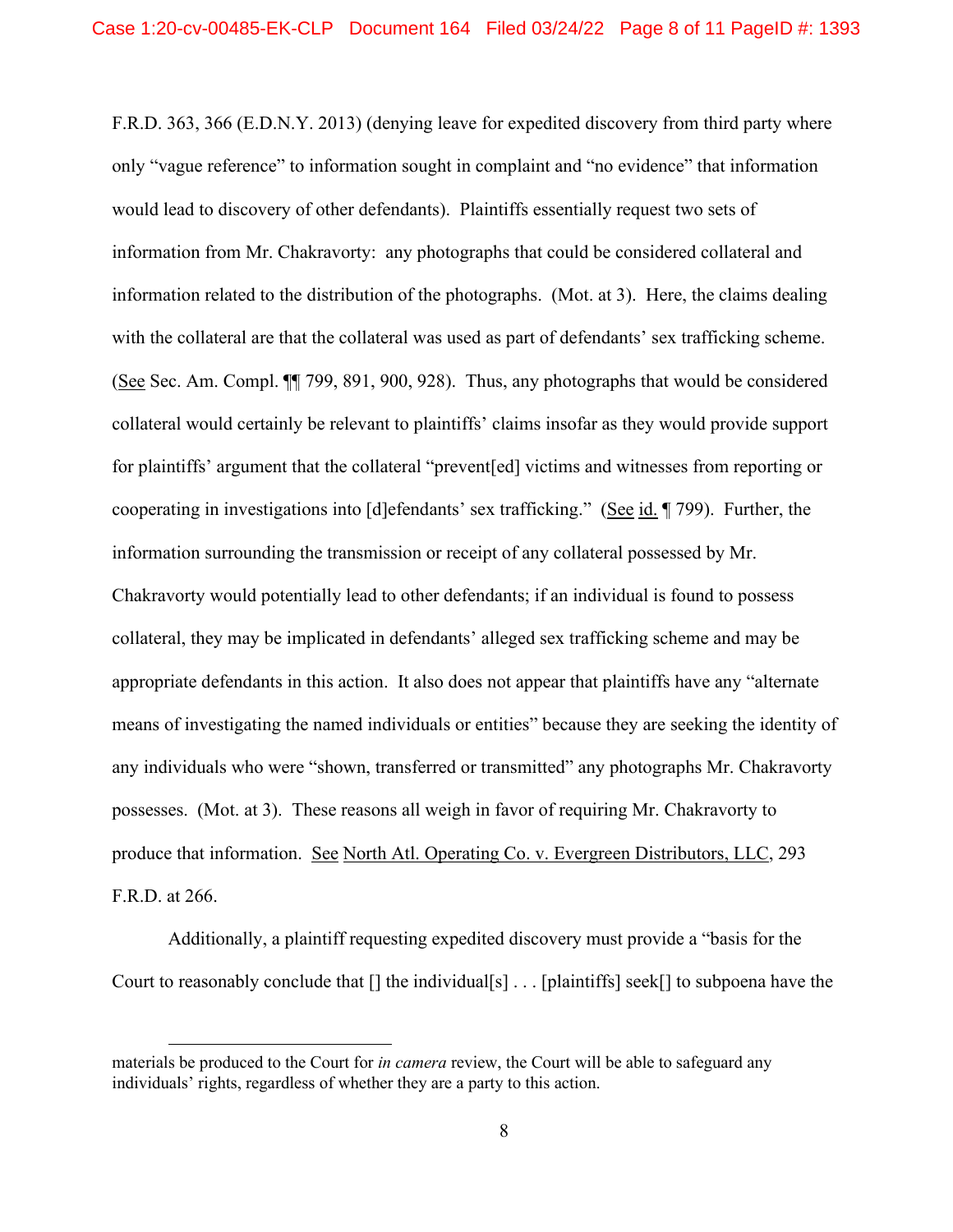information" sought. Pietsch v. Police Officer Vito Marcantonio, No. 13 CV 4696, 2016 WL 1069656, at \*4 (E.D.N.Y. Mar. 16, 2016) (rejecting request for expedited discovery where, although plaintiff sought information that would help him to ascertain "the true identity of defendant," there was no evidence that the subpoenaed individuals would have that information); see Mirza v. Doe #1, No. 20 CV 9877, 2021 WL 2581421, at \*2 (S.D.N.Y. June 23, 2021) (rejecting request for expedited discovery as unreasonable and stating that the plaintiffs did not provide "any evidence explaining who or what the third-parties are or the basis for believing that third parties may have any information concerning" the litigation at hand).

Here, plaintiffs have proffered little evidence that Mr. Chakravorty is in possession of additional collateral other than the photo he admits to possessing. They state only that they were "recently informed" that Mr. Chakravorty had shared what is alleged to be collateral with another individual, but they provide no affidavits or other evidence that would allow this Court to determine whether Mr. Chakravorty (1) is in possession of the collateral as alleged or (2) actually disseminated the photographs. (Mot. at 2). However, Mr. Chakravorty acknowledges that he possesses a photograph of Camila, although in "redacted" form, which he claims is not collateral. (Chakravorty Ltr. at 1). Whether or not the photograph is "collateral" is a fact issue to be decided by the jury, but the Court concludes that Mr. Chakravorty has at least some of the information sought by plaintiffs.

Thus, although plaintiffs have not provided a particularly strong basis for believing that Mr. Chakravorty has additional collateral, Mr. Chakravorty has admitted to possessing at least one potentially responsive photograph. Even though he insists that the photograph is not "collateral," the Court grants plaintiffs' motion to the extent that Mr. Chakravorty is Ordered to produce any photographs and communications concerning the images in his possession to the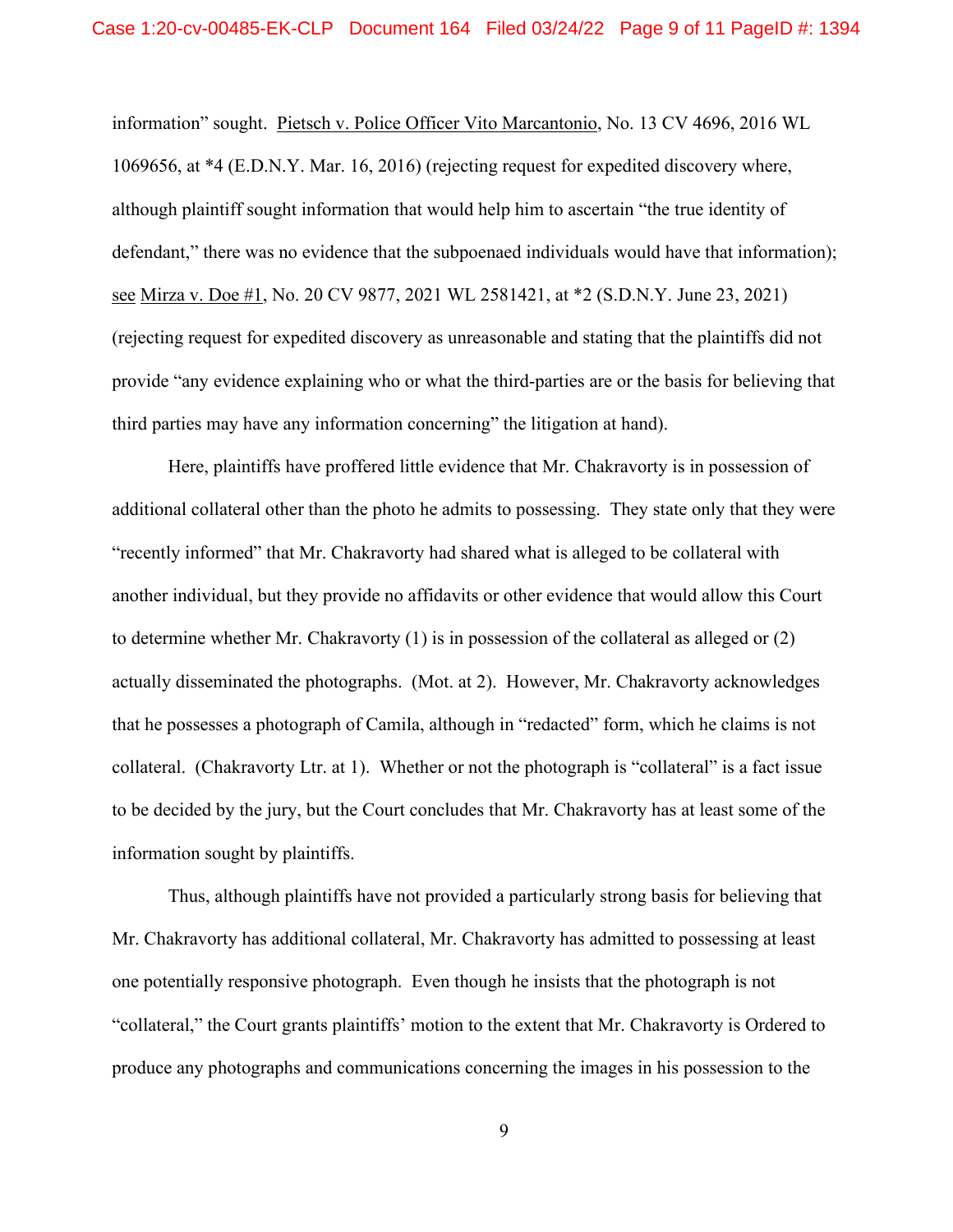Court for *in camera* inspection. Further, Mr. Chakravorty is Ordered to submit a sworn affidavit setting forth that he does not possess any additional photographs beyond the photograph he admits to possessing, if that is the case, and providing the names of individuals who provided or were in turn sent copies of the photographs, including the photograph that he currently admits to possessing. The Court's Order is not limited to the photograph that Mr. Chakravorty admits possessing of plaintiff Camila. If there are additional photographs of DOS members, regardless of whether they are plaintiffs to this action, Mr. Chakravorty is Ordered to produce the images and the associated information for *in camera* inspection.

Although plaintiffs request that the information be provided directly to them because they may move for "injunctive relief regarding the storage, safeguarding and ultimate disposition of this highly sensitive material," (Mot. at 2), the Court denies that request at this time. Following *in camera* inspection, the Court will evaluate whether either plaintiffs, defendants, or both, should receive the information prior to the decision on defendants' motion to dismiss.

#### **CONCLUSION**

Accordingly, after reviewing the parties' and Mr. Chakravorty's submissions, the Court concludes that good cause exists to permit plaintiffs' requested subpoena prior to the Rule 26(f) conference, and therefore grants plaintiffs' motion with modification. Mr. Chakravorty is Ordered to produce any photographs in his possession and submit a sworn Affidavit setting forth any information regarding their transmission to the Court for *in camera* review by April 25, 2022. Plaintiffs are Ordered to serve a copy of this Order on Mr. Chakravorty and file proof of service on the docket by March 28, 2022.

10